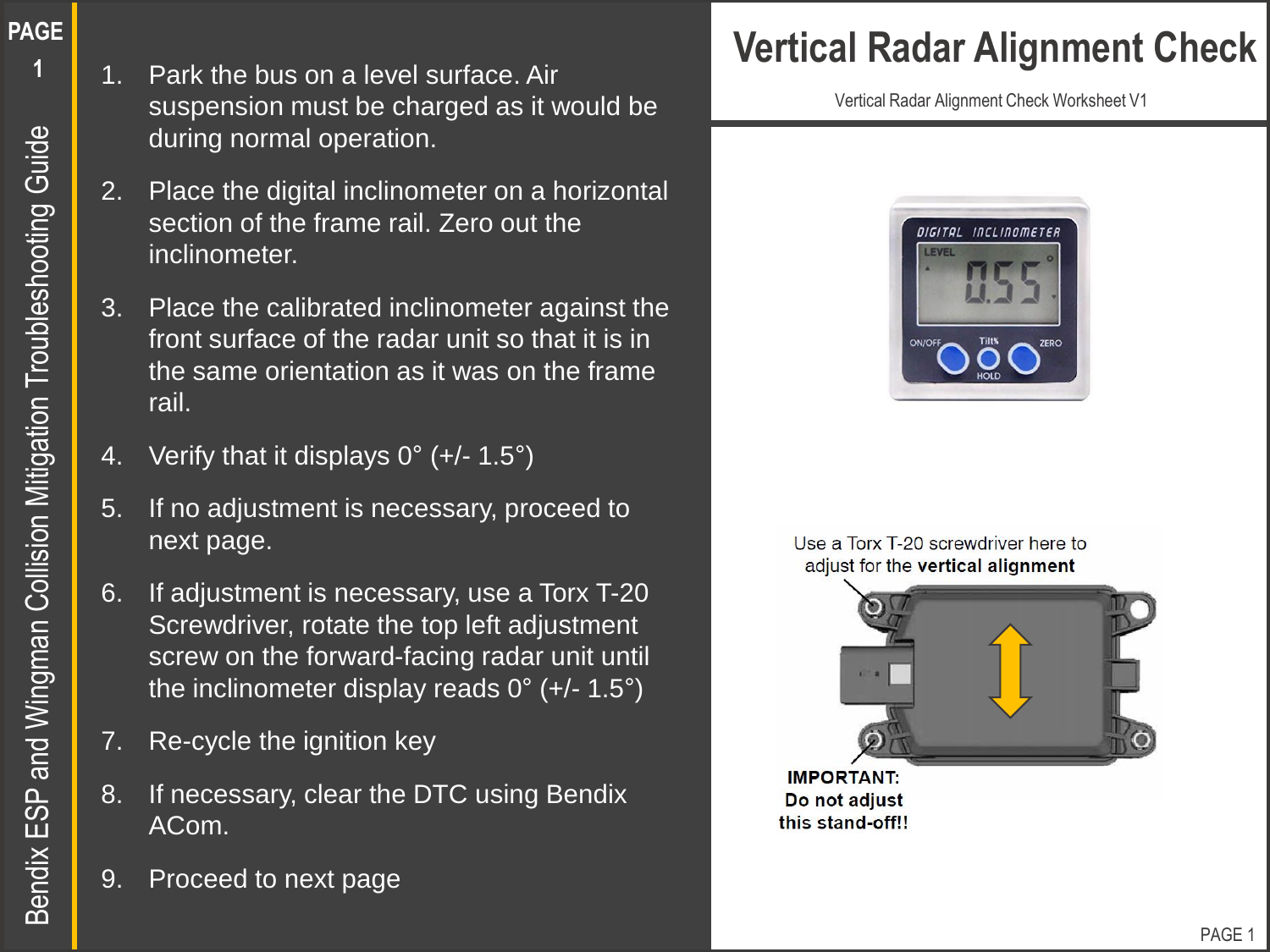**PAGE** 

- 2. Using the arrows to the right of the screen, scroll to the menu screen "Radar" then, "Alignment Check" and press "OK"
- 3. Doing so will display a Learned Alignment indicator. It is important to note that the system learns its true alignment over the course of many hours of driving – this does not necessarily mean that something went wrong with the system.
- 4. If no correction is required (displays 0), proceed to next page
- 5. In this case, the display shows that a counterclockwise correction is required – indicated by the number 5 in the circular arrow. *Note that this correction may be in either direction and any number – not necessarily 5*
- 6. Using a Torx T-20 Screwdriver, rotate the bottom right adjustment screw on the forward-facing radar unit (5) five full turns, counterclockwise.
- 7. Upon completion, select "Reset" and then "Exit" on the DIU.
- 8. Re-cycle the ignition key.
- 9. If necessary, clear the DTC using Bendix ACom.

# 1. Select "OK" on the DIU. **Lateral Radar Alignment Check**

Lateral Radar Alignment Check Worksheet V1



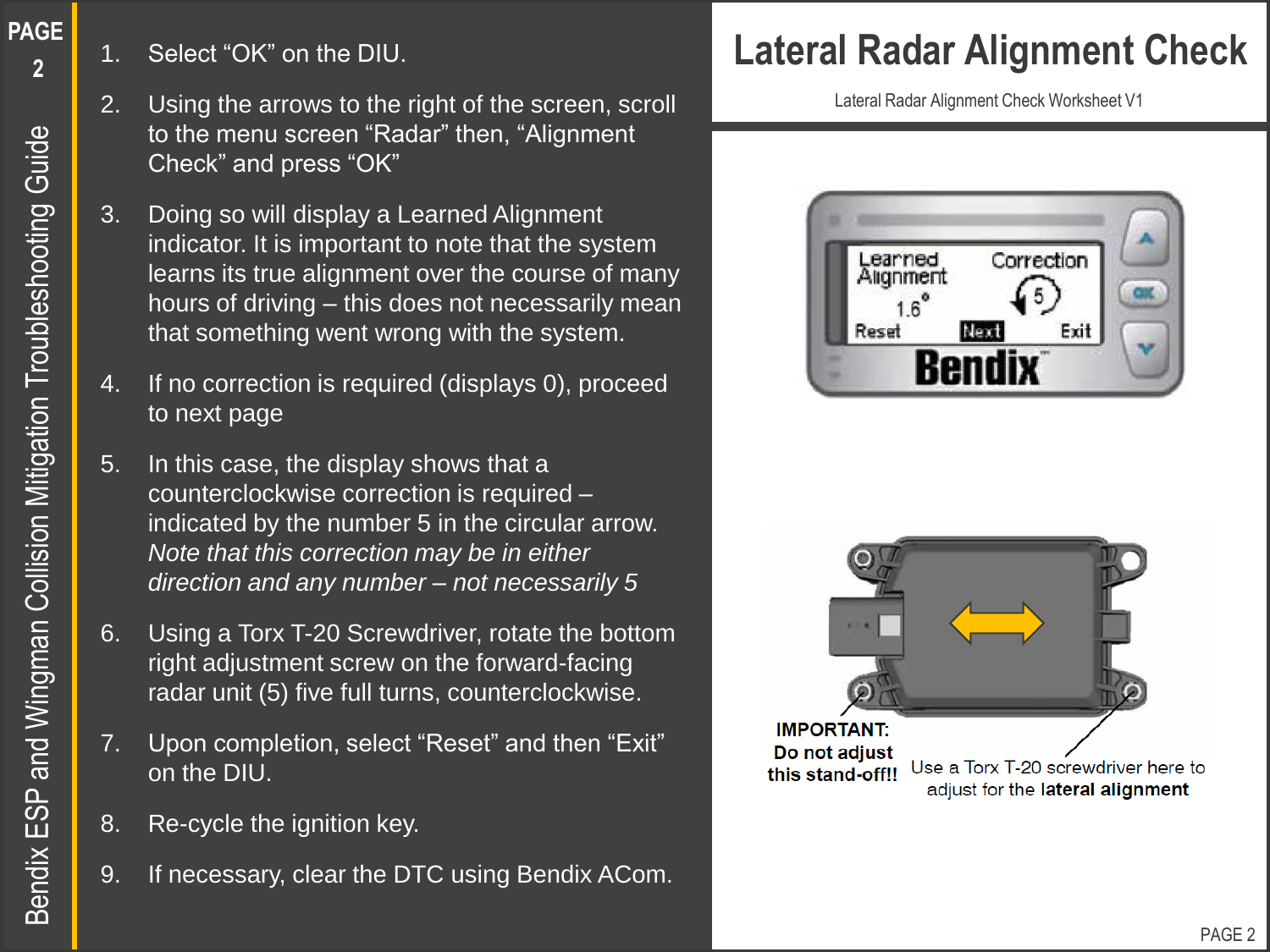

**PAGE**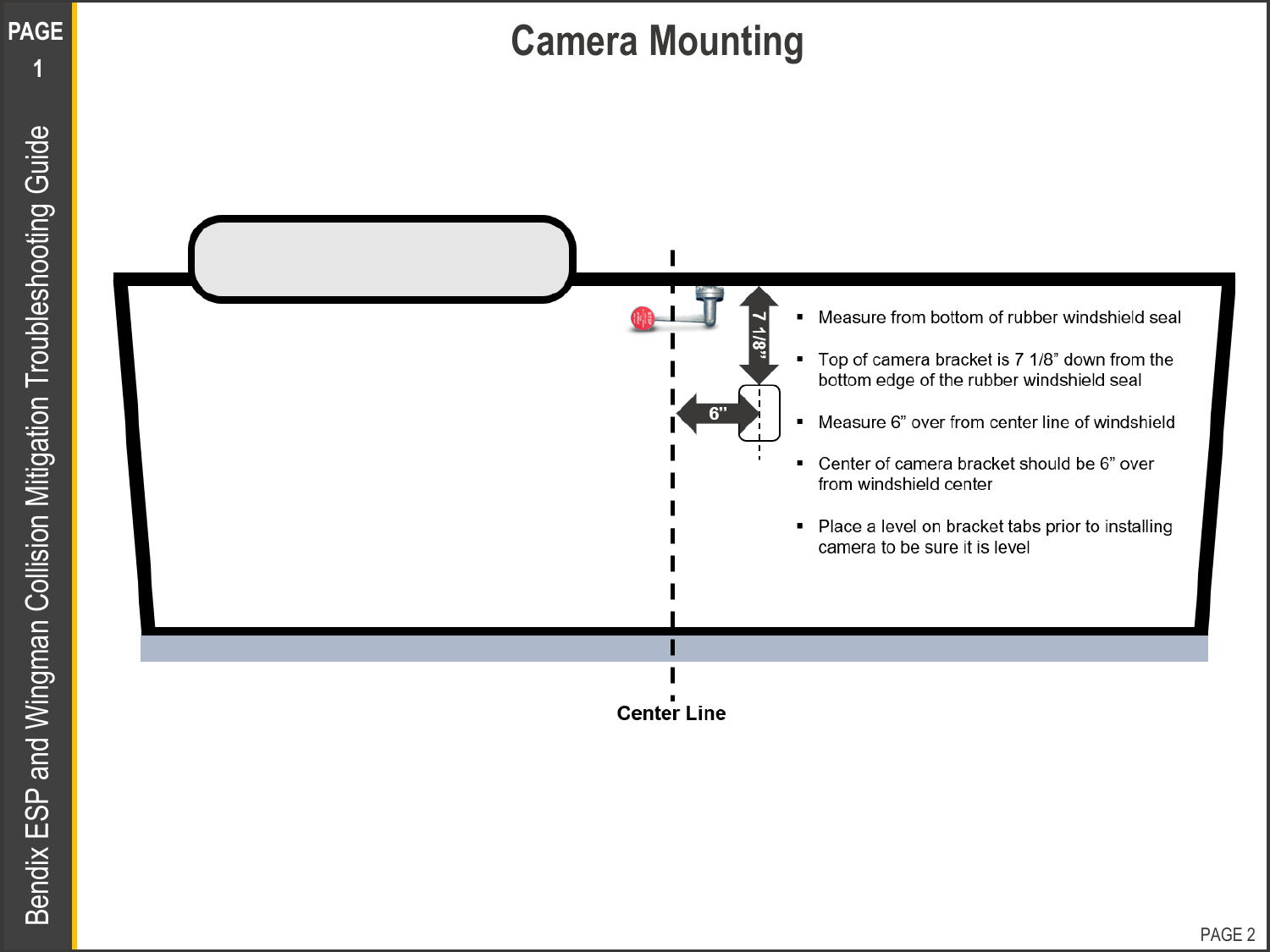# **Camera Mounting**

**PAGE** 

### **3.1 CAMERA REMOVAL**

## **CAUTION**

Do not use a twisting action when releasing the tabs. Insert the screwdrivers and pry by moving the handles towards each other a small amount. Never twist the screwdrivers as the tabs may break! Replace the bracket if the tab is broken.



#### Figure 13 - Camera Release

See Figure 13. If a camera needs to be removed, locate the two locations at the lower corners where the camera and bracket meet.

- 1. Insert two medium-sized flat-blade screwdrivers into the slots, fully seating them.
- 2. Then gently prying by moving the screwdriver handles away from the windshield a small amountpush against the retaining clips to release the camera.

## **3.2 BRACKET REMOVAL**

The camera must be removed prior to this procedure. The preferred method for removing a bracket ideally requires two technicians. Using a heat-gun, one of the technicians gradually applies heat to the outside of the windshield at the location of the adhesive, while the other gently applies a prying force to the bracket while being careful not to damage the windshield.

As soon as the ideal temperature is reached, the bracket will release. Allow the windshield to completely cool down before cleaning the glass and installing a replacement bracket.

When replacing brackets, use only replacements with the same part number or a direct superceding replacement number supplied by Bendix or the OEM. If you have questions, contact the Bendix Tech Team at 1-800-AIR-BRAKE (1-800-247-2725), option 2.

NOTE: Some OEMs may offer the windshield with the bracket pre-installed. Contact the dealer for more information.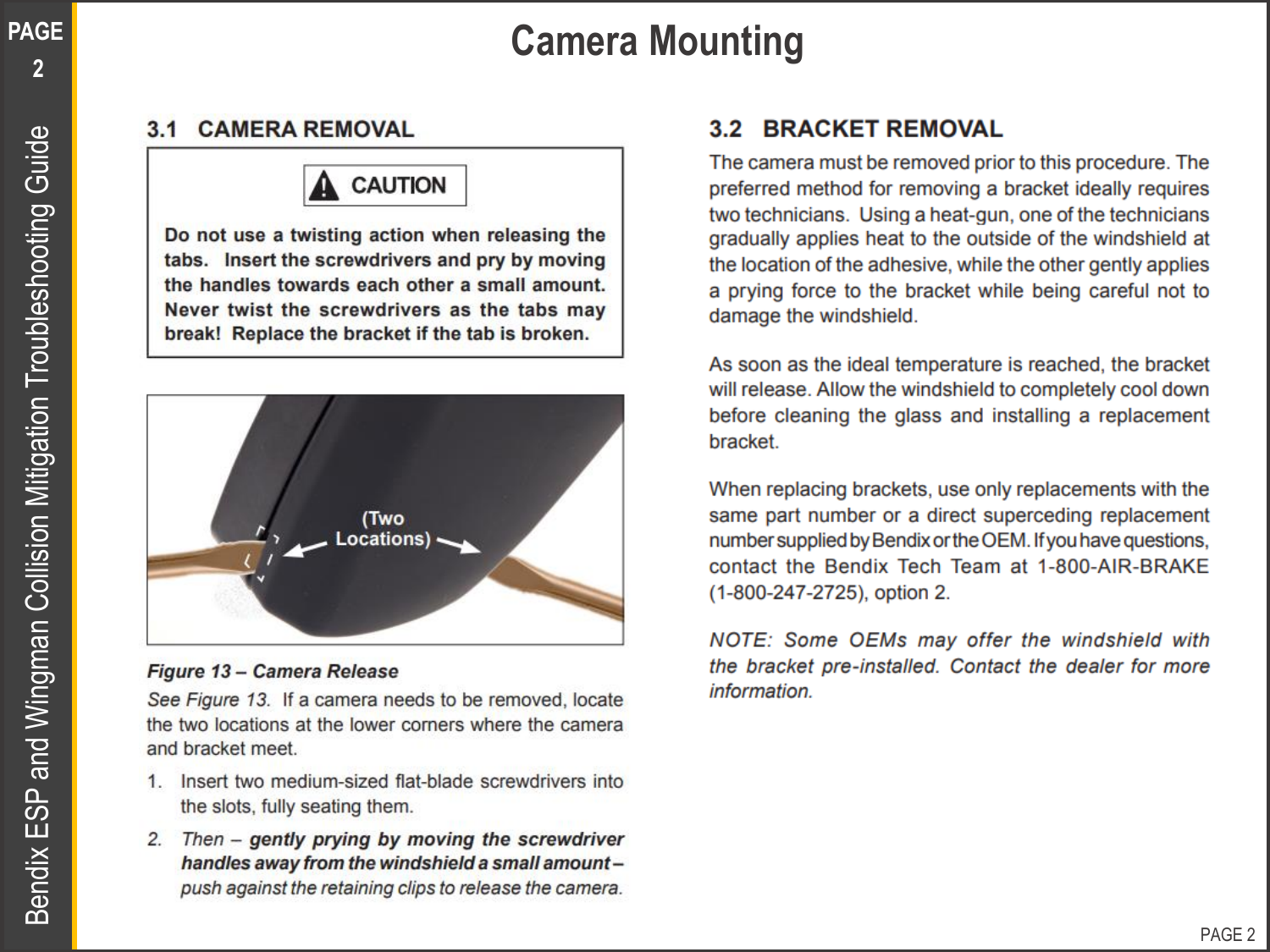**PAGE** 

**3**

# **Camera Mounting**

## **A WARNING**

Whenever re-installing or replacing a camera – for example, after a windshield is replaced – the recommended position for the vehicle must be used. Failure to install the camera in the correct position can result in system Diagnostic Trouble Codes being set, and system performance degradation.

The ambient temperature must be in the range of 50-100°F. Thoroughly clean the area of the windshield where the camera will be installed with a lint-free cloth and a 50-50 water/isopropyl alcohol solution. Make certain that there is no grease or contamination present and that the windshield is completely dry before installing the bracket.

Use removable tape or a non-permanent marker to indicate where the top of the bracket will be installed. Remove the

protective film from the tape covering the adhesive on the bracket and, using a small "torpedo" level to be sure that it is level, install the bracket on the glass, holding firmly [a minimum of 62lb. (28.1 kg.) pressure] in place for ten (10) seconds. Wait at least twenty minutes before installing the camera, at which point a 50% bond strength is created. The full bond between the bracket and windshield is achieved after 72 hours.